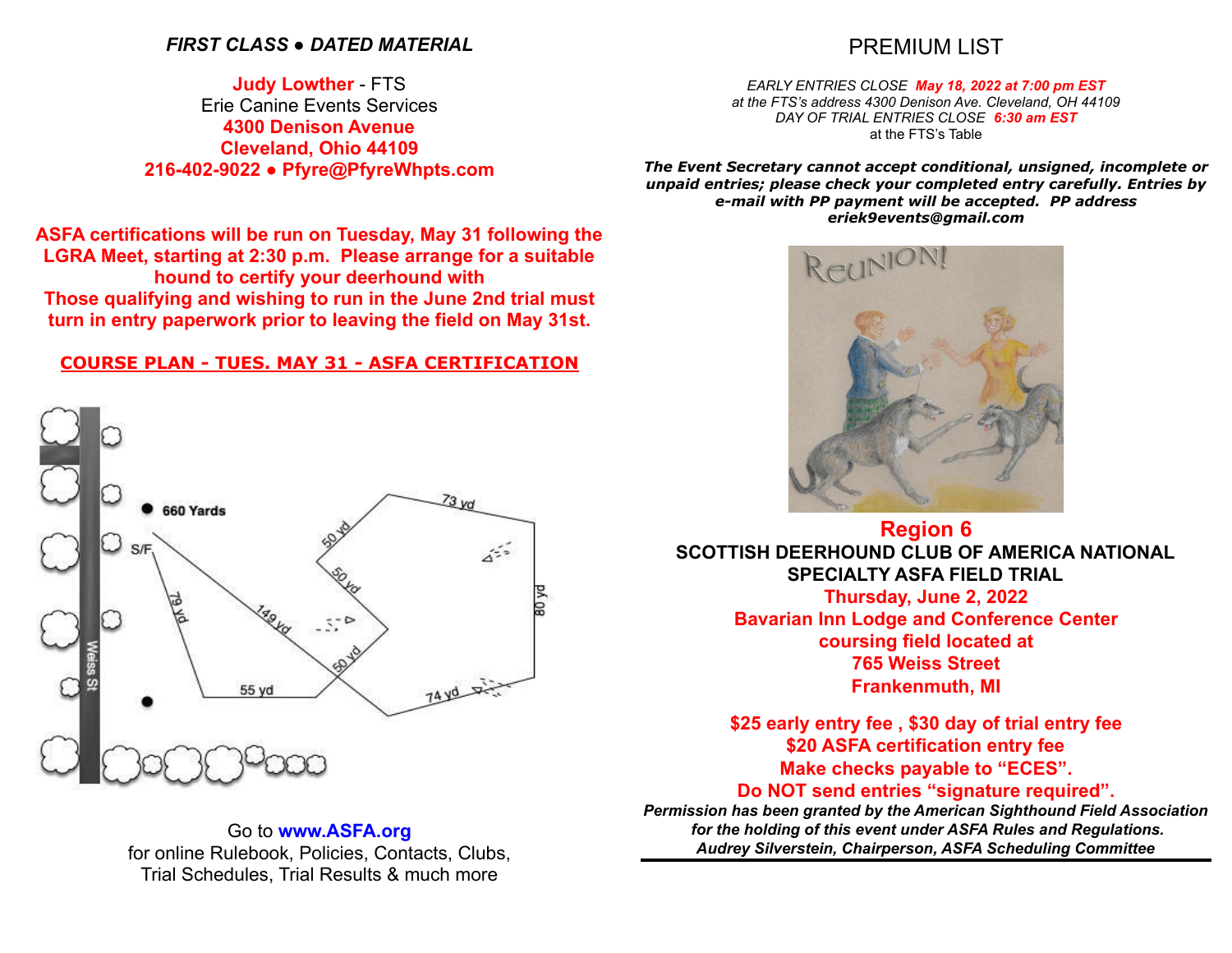## **Scottish Deerhound Club of America deerhound.org**

### **SDCA Officers:**

President: Jana Brinlee Vice Pres: Ann Hammond Secretary: Laura Studer Treasurer: Mark Rasmussen

### **JUDGES & ASSIGNMENTS**

**Debbie Narwold 1899 6815 110th Street McCallsburg, IA 50154**

**Frances Abrams 1899 Hilt Road Yellow Springs, OH 45387**

**judging certifications Tues, May 31 and ASFA trial all stakes Thursday, June 2**

| Veteran, Open, Special, Single |                                         |  |  |  |
|--------------------------------|-----------------------------------------|--|--|--|
| <b>FIELD COMMITTEE</b>         |                                         |  |  |  |
| <b>Field Trial</b>             | <b>Debbie Habian</b>                    |  |  |  |
| Chairman                       | 6720 Johnsburg Rd.                      |  |  |  |
|                                | Spring Grove, IL 60081                  |  |  |  |
| <b>Field Trial</b>             | <b>Judy Lowther</b>                     |  |  |  |
| Secretary                      | <b>ECES</b>                             |  |  |  |
|                                | <b>4300 Denison Ave</b>                 |  |  |  |
|                                | Cleveland, OH 44109                     |  |  |  |
|                                | 216-402-9022 • Pfyre@PfyreWhpts.com     |  |  |  |
| Lure Operators                 | <b>Joe Shoemaker</b>                    |  |  |  |
| <b>Field Clerks</b>            | <b>Debbie Habian</b>                    |  |  |  |
| <b>Huntmasters</b>             | <b>Brad Nelson</b>                      |  |  |  |
| Inspection                     | <b>Jane Brown</b>                       |  |  |  |
| Paddock                        | <b>Kara Wattenbarger and Rich Paice</b> |  |  |  |
| <b>Equipment Crew</b>          | <b>Brad Nelson and Rich Paice</b>       |  |  |  |
| Hospitality                    | <b>Lynne Lozano</b>                     |  |  |  |

TRIAL HOURS: **6:00 A.M.** UNTIL AFTER RIBBONS ARE AWARDED.

**Day of Trial entries close at 6:30 A.M. Substitutions (same owner) until 6:30 A.M. ROLL CALL: PROMPTLY at 7:00 A.M. (Earlier for Field Committee, if available) 6:30 A.M.**

ENTRIES WILL NOT BE ACKNOWLEDGED BY RETURN MAIL OR PHONE; ENTRIES MAY BE ACKNOWLEDGED BY E-MAIL

## IF OWNER FORWARDS A CLEARLY PRINTED E-MAIL ADDRESS.

**Ribbons or rosettes will be offered for all placements**. **Best of Breed**=Purple/Gold **First**=Blue, **Second**=Red, **Third**=Yellow, **Fourth**=White, **NBQ**=Green **Highest Scoring Single**=Navy/Gold, **Best of Breed**=Purple/Gold Best in Breeder Stake Dark Green, Best in Kennel Stake Dark Green.

ASFA Certification on Tuesday, May 31, Dark Green

ASFA provides a BOB plaque to the winner of the ASFA trial with ASFA logo, club name, year and space for the winner's name.

- BOB: Hogan Leather Embellished Coursing Slip Offered by: Martin and Jennifer English, Tartan Farms Scottish Deerhounds; Robin Raab deerhound head plaque offered by: Debbie Habian, **Eynhallow**
- Field Champion Stake 1st NBQ each a Hogan Leather padded coursing lead Offered by: Steve and Mary Chandler, Iron Thistle Deerhounds
- Open Stake 1st NBQ, 1st Hogan Leather padded coursing lead, 2nd thru 5th Hogan Leather kennel lead Offered by: Nancy Szakacs and John Cordy
- Veteran Stake: 1st NBQ each a Hogan Leather padded coursing lead
- Singles Stake: 1st NBO, 1st Hogan Leather padded coursing lead, 2nd thru 5th Hogan Leather kennel lead Offered by: Carmen and Mark Rasmussen, Glasdun
- Kennel Stake: Hogan Leather padded coursing slip.
- Breeder Stake: Hogan Leather padded coursing slip Offered by Bruach Deerhounds.

Unless otherwise noted, trophies are funded from the General Trophy Fund. A list of all award donors will be printed in the catalog.

## **ELIGIBLE BREEDS & REGISTRY**

Only purebred Scottish Deerhounds may be entered one year of age or older the day of the trial.

All entries shall be individually registered with the AKC (ILP/PAL included), the NGA, the UKC, the FCI, an ASFA-recognized foreign or ASFA Board approved registry or possess a CRN from the SPDBS.

A photocopy of acceptable registry must be submitted with each hound's first ASFA field trial entry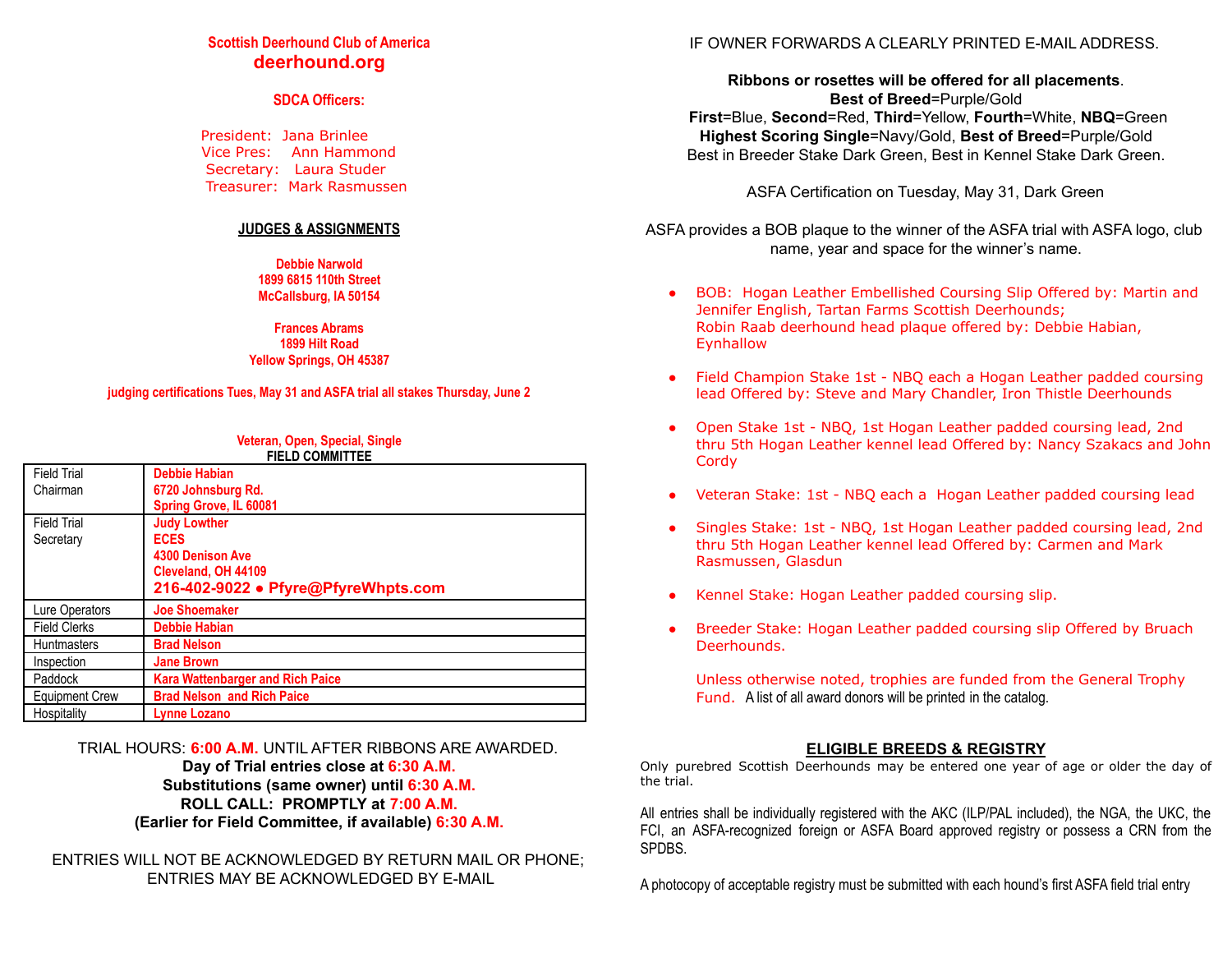Entries will be acknowledged by email IF you include a legible email address on your entry form.

There will be a minimum \$25 returned check charge.

A \$5.00 fine will be assessed for any loose dog on the field that is not competing in the course in progress.

Single Stake entrants can have breed disqualifications.

Dogs not present at the ending time of roll call will be scratched; no refund will be given. Bitches in season and lame dogs will be excused. Entries will be refunded. NO BITCHES IN SEASON ON THE FIELD!

A \$5.00 fine will be assessed for any handler not cleaning up after their dog. Any person may, upon reasonable complaint, be asked to leave the grounds by the Trial Committee.

Children **MUST** be under control of their parents or guardians at all times.

Only the Lure Operator, Huntmaster, Judge, and Handler of the dog running in the course in progress will be permitted near the lure machine.

## **REGULAR STAKES OFFERED**

**OPEN STAKE:** Any eligible Scottish Deerhound, excluding ASFA Field Champions of record, that has met the certification requirements.

**FIELD CHAMPION STAKE:** Any Scottish Deerhound who is an ASFA Field Champion **VETERAN STAKE:** Any eligible Scottish Deerhound whose age is at least six years that has obtained an ASFA certification, AKC QC, or other qualifying waivers prior to the closing date. A copy of the certificate MUST be submitted with the entry forms. Points go toward V-FCh or V-LCM titles. that has met certification requirements. Not eligible to compete in Best of Breed or Best in Field. **SINGLES STAKE:** Any eligible Scottish Deerhound including those disqualified to run in other stakes. Each hound runs alone. Not eligible for Best of Breed or Best in Field. Hounds are eligible to earn TCP and CPX titles from the Singles stake.

## **BEST IN FIELD WILL NOT BE OFFERED**

**Conditions of Entry:** All entries must be one year or older on the day of the trial ● Stakes will be split into flights by public random draw if the entry in any regular stake is 20 or more • Bitches in season, lame hounds and hounds with breed disqualifications will be excused at roll call. ● Spayed, neutered, monorchid or cryptorchid hounds without breed disqualifications may be entered; hounds with breed disqualifications are not eligible to enter except in the Single Stake · Hounds not present at the time of roll call will be scratched ● All hounds will run twice, in trios if possible or braces (except in the Single Stake), unless excused, dismissed or disqualified. **Equipment:** Type of lure machine: battery-powered continuous-loop system. ● Type of lures: highly-visible white plastic strips ● Back-up equipment will be available.

## **Veterinarian on call**:

## **VETERINARIAN**

Frankenmuth-Birch Run Veterinary Hospital 9339 S. Gera Road Birch Run, MI 48415 989-652-6689

**\*\* Please provide your own food, water, and shade (if appropriate) for handlers and hounds.**

## **HOST HOTEL**

Barvarian Inn Lodge & Conference Center 1 Covered Bridge Lane Frankenmuth, MI 48734 [www.bavarianinn.com](http://www.bavarianinn.com) 989-652-7200

# **Other Local Lodging**

Holiday Inn Express & Suites, 926 South Main Street, Frankenmuth, MI 48734 989-652-8100

Drury Inn and Suites, 260 South Main

Frankenmuth, MI 48734 989-652-2800

Frankenmuth Motel, 1218 Weiss Street

Frankenmuth, MI 48734 989-652-6171

# **RV CAMPING**

Jellystone Park 1339 Weiss Street Frankenmuth, MI 48734 989-652-6668

Pine Ridge RV Campground 11700 Gera Road (M-83)

Birch Run, MI 48415 989-624-9029

Scottish Deerhound Club of America

*Thursday, June 2nd, 2022*

Early entries close **May 18, 2022, 7 pm EST** at the FTS's residence. Early entry fees: **\$25;** Day of trial entry fee: **\$30; Certification entry fee \$20.** (Substitutions, same owner, until June 2nd 6:30 A.M. EST ) Make checks payable (in US funds) to **ECES** and mail to: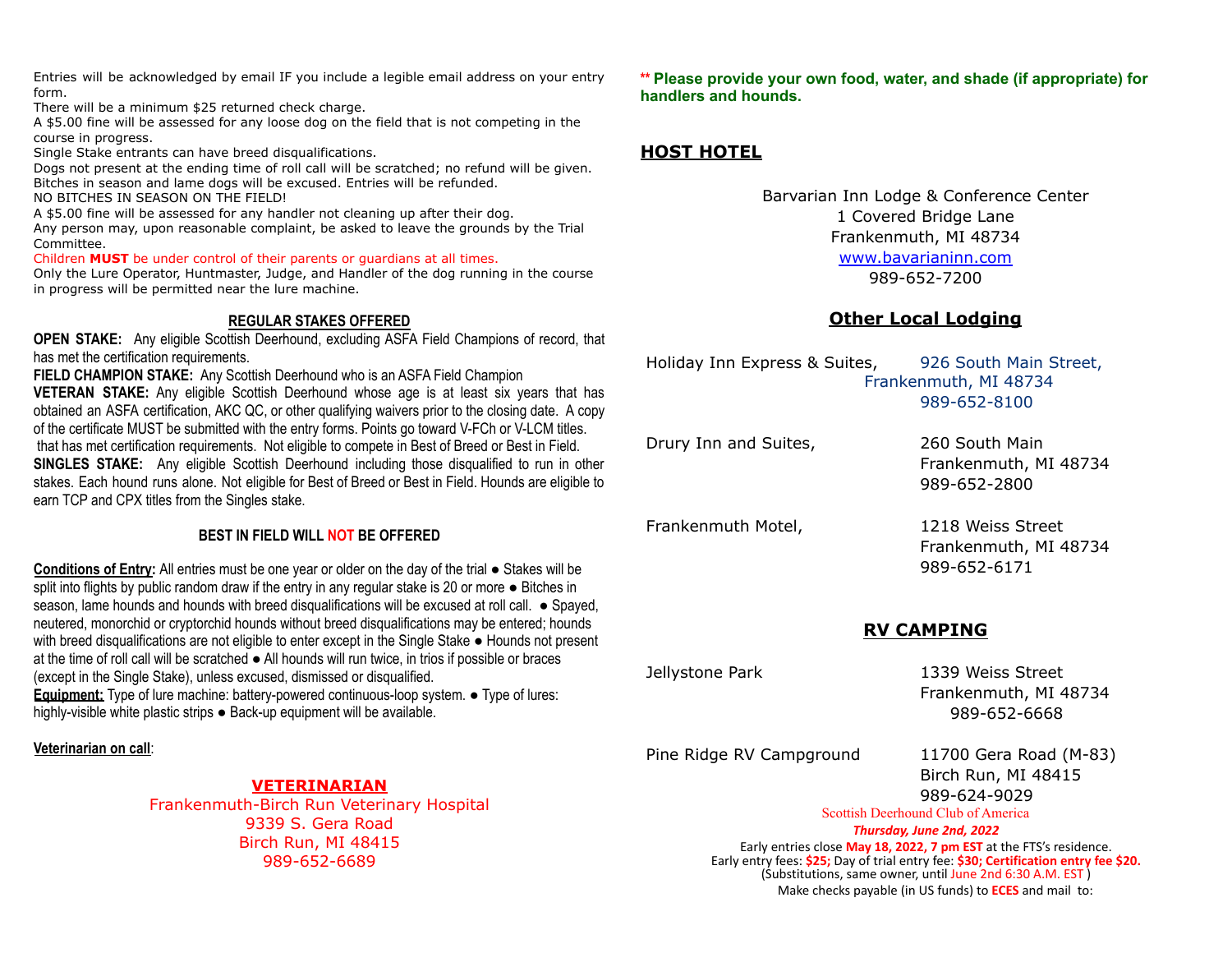**Judy Lowther – FTS • 4300 Denison Ave., Cleveland, OH 44109**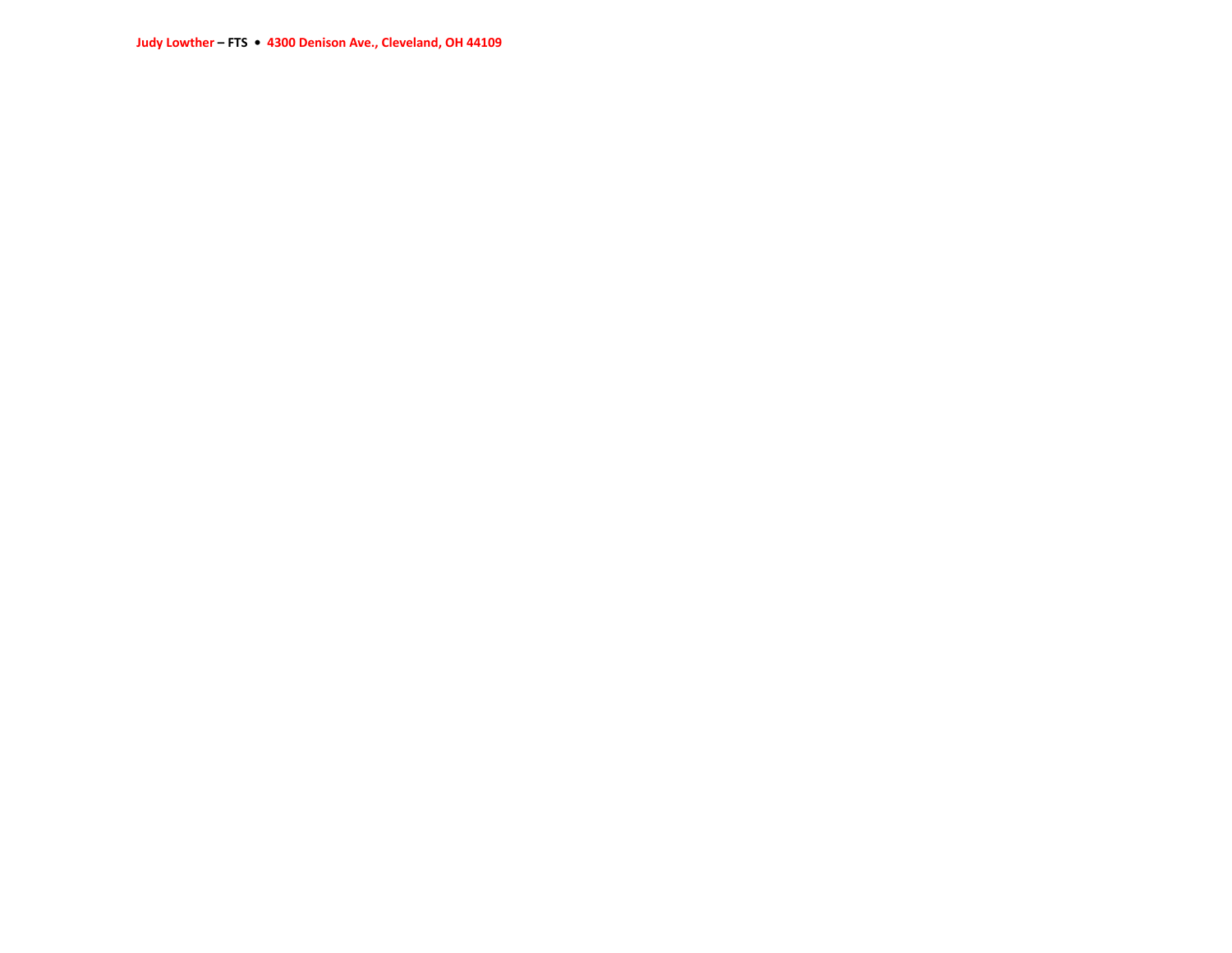### **OFFICIAL AMERICAN SIGHTHOUND FIELD ASSOCIATION ENTRY FORM**

Scottish Deerhound Club of America

#### *Thursday, June 2nd, 2022*

Early entries close **May 18, 2022, 7 pm EST** at the FTS's residence. Early entry fees: **\$25;** Day of trial entry fee: **\$30; Certification entry fee \$20.** (Substitutions, same owner, until June 2nd 6:30 A.M. EST ) Make checks payable (in US funds) to **ECES** and mail to:

#### **Judy Lowther – FTS • 4300 Denison Ave., Cleveland, OH 44109**

Fee Paid The Field Secretary cannot accept conditional, unsigned, incomplete or unpaid entries; please check your completed entry carefully.

| Breed:                                        | Call Name:                                                                                                                                                                                                               |                                              |              |  |
|-----------------------------------------------|--------------------------------------------------------------------------------------------------------------------------------------------------------------------------------------------------------------------------|----------------------------------------------|--------------|--|
| <b>Scottish Deerhound</b>                     |                                                                                                                                                                                                                          |                                              |              |  |
| Registered Name of Hound:                     |                                                                                                                                                                                                                          |                                              |              |  |
| <b>FCH</b><br>Stake:<br>Open<br>Provisional   | Kennel                                                                                                                                                                                                                   | <b>Additional Stakes</b><br>Breeder<br>Bench |              |  |
|                                               | <b>Registration Number:</b> (please write in registering body before number)                                                                                                                                             |                                              |              |  |
| If possible, please<br>separate my hounds     | Date of<br>Birth:                                                                                                                                                                                                        | Sex:                                         | Bitch<br>Dog |  |
| Name of actual owner(s):                      |                                                                                                                                                                                                                          |                                              |              |  |
| Address:                                      |                                                                                                                                                                                                                          | Phone:                                       |              |  |
| City:                                         |                                                                                                                                                                                                                          | State:                                       | Zip:         |  |
| E-mail (Optional)                             | (Optional) Region of Residence:                                                                                                                                                                                          |                                              |              |  |
| Emergency Contact Name and Phone (Optional)   |                                                                                                                                                                                                                          |                                              |              |  |
| Open, Veterans, Limited.<br>entry unless NGA. | Check if this is the first ASFA trial for this hound. Attach a Hound Certification or waiver if entered in<br>Check if this is a first-time entry, a copy of the official Registration of this hound must accompany this |                                              |              |  |
|                                               | Check if any information has changed since the last ASFA trial entry. Regarding                                                                                                                                          |                                              |              |  |
| "clean" trial requirement.                    | Check if this hound has been dismissed within the last 6 trials entered. Must be marked in order to qualify for a                                                                                                        |                                              |              |  |

I CERTIFY that I am the actual owner of this dog, or that I am the duly authorized agent of the actual owner whose name I have entered above. In consideration of the acceptance of this entry and the opportunity to have this dog judged and to win prize money, ribbons, or trophies, I (we) agree to abide by the rules and regulations of the American Sighthound Field Association in effect at the time of this lure field trial, and by any additional rules and regulations appearing in the premium list for this lure field trial. I (we) agree that the club holding this lure field trial has the right to refuse this entry for cause, which the club shall deem to be sufficient. I (we) agree to hold this club, its members, directors, governors, officers, agents or other functionaries, any employees of the aforementioned parties and the owner(s) of the trial premises or grounds harmless from any claim for loss or injury which may be alleged to have been caused directly or indirectly to any person or thing by the act of this dog while in or upon the lure field trial premises or grounds or near any entrance thereto and I (we) personally assume all responsibility and liability for any such claim, and I (we) further agree to hold the aforementioned parties harmless from any claim loss of this dog by disappearance, theft damage or injury be caused or alleged to be caused by the negligence of the club or any of the aforementioned parties or by the negligence of any person or any other cause or causes. I (we) certify and represent that the dog entered is not a hazard to person or other dogs. This entry is submitted for acceptance of the forgoing representations and agreements.

**SIGNATURE** of owner or his agent duly authorized to make this entry

**Please separate the entries before submitting to FTS.**

### **OFFICIAL AMERICAN SIGHTHOUND FIELD ASSOCIATION ENTRY FORM**

Scottish Deerhound Club of America

### *Thursday, June 2nd, 2022*

Early entries close **May 18, 2022, 7 pm EST** at the FTS's residence.

Early entry fees: **\$25;** Day of trial entry fee: **\$30; Certification entry fee \$20.**

(Substitutions, same owner, until June 2nd 6:30 A.M. EST )

Make checks payable (in US funds) to **ECES** and mail to:

### **Judy Lowther – FTS • 4300 Denison Ave., Cleveland, OH 44109**

Fee Paid The Field Secretary cannot accept conditional, unsigned, incomplete or unpaid

| entries; please check your completed entry carefully.                                                                                           |                                    |                                 |              |  |  |  |
|-------------------------------------------------------------------------------------------------------------------------------------------------|------------------------------------|---------------------------------|--------------|--|--|--|
| Breed:                                                                                                                                          | Call Name:                         |                                 |              |  |  |  |
| <b>Scottish Deerhound</b>                                                                                                                       |                                    |                                 |              |  |  |  |
| Registered Name of Hound:                                                                                                                       |                                    |                                 |              |  |  |  |
| <b>FCH</b><br>Stake:<br>Open<br>Provisional                                                                                                     | <b>Additional Stakes</b><br>Kennel | Breeder<br>Bench                |              |  |  |  |
| <b>Registration Number:</b> (please write in registering body before number)                                                                    |                                    |                                 |              |  |  |  |
| If possible, please<br>separate my hounds                                                                                                       | Date of<br>Birth:                  | Sex:                            | Bitch<br>Dog |  |  |  |
| Name of actual owner(s):                                                                                                                        |                                    |                                 |              |  |  |  |
| Address:                                                                                                                                        | Phone:                             |                                 |              |  |  |  |
| City:                                                                                                                                           | State:                             | Zip:                            |              |  |  |  |
| E-mail (Optional)                                                                                                                               |                                    | (Optional) Region of Residence: |              |  |  |  |
| Emergency Contact Name and Phone (Optional)                                                                                                     |                                    |                                 |              |  |  |  |
| Check if this is the first ASFA trial for this hound. Attach a Hound Certification or waiver if entered in<br>Open, Veterans, Limited.          |                                    |                                 |              |  |  |  |
| Check if this is a first-time entry, a copy of the official Registration of this hound must accompany this entry<br>unless NGA.                 |                                    |                                 |              |  |  |  |
| Check if any information has changed since the last ASFA trial entry. Regarding                                                                 |                                    |                                 |              |  |  |  |
| Check if this hound has been dismissed within the last 6 trials entered. Must be marked in order to qualify for a<br>"clean" trial requirement. |                                    |                                 |              |  |  |  |

I CERTIFY that I am the actual owner of this dog, or that I am the duly authorized agent of the actual owner whose name I have entered above. In consideration of the acceptance of this entry and the opportunity to have this dog judged and to win prize money, ribbons, or trophies, I (we) agree to abide by the rules and regulations of the American Sighthound Field Association in effect at the time of this lure field trial, and by any additional rules and regulations appearing in the premium list for this lure field trial. I (we) agree that the club holding this lure field trial has the right to refuse this entry for cause, which the club shall deem to be sufficient. I (we) agree to hold this club, its members, directors, governors, officers, agents or other functionaries, any employees of the aforementioned parties and the owner(s) of the trial premises or grounds harmless from any claim for loss or injury which may be alleged to have been caused directly or indirectly to any person or thing by the act of this dog while in or upon the lure field trial premises or grounds or near any entrance thereto and I (we) personally assume all responsibility and liability for any such claim, and I (we) further agree to hold the aforementioned parties harmless from any claim loss of this dog by disappearance, theft damage or injury be caused or alleged to be caused by the negligence of the club or any of the aforementioned parties or by the negligence of any person or any other cause or causes. I (we) certify and represent that the dog entered is not a hazard to person or other dogs. This entry is submitted for acceptance of the forgoing representations and agreements.

**SIGNATURE** of owner or his agent duly authorized to make this entry

**Please separate the entries before submitting to FTs.**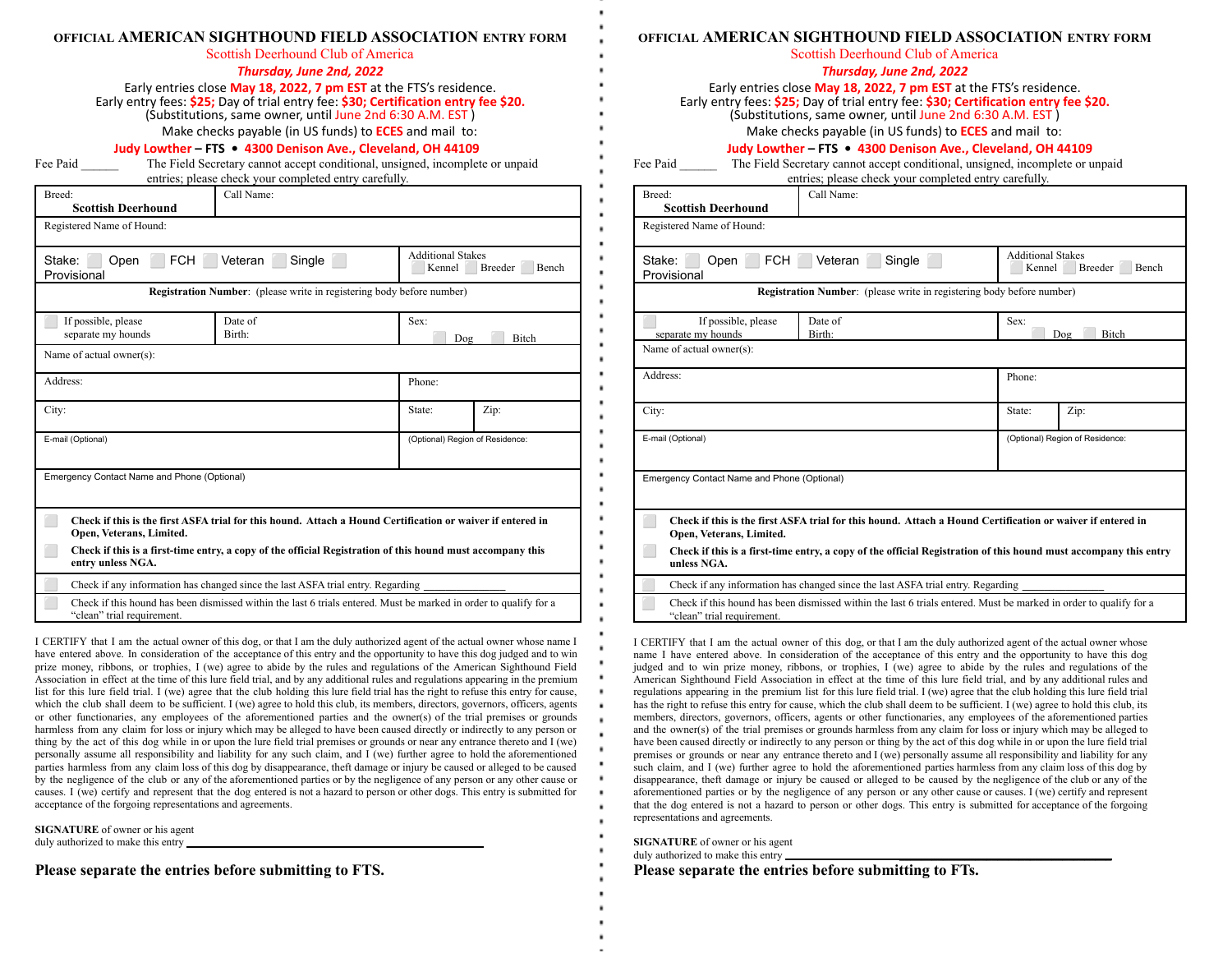#### *AMERICAN SIGHTHOUND FIELD ASSOCIATION* **HOUND CERTIFICATION**

Rule effective October 1, 1994: Ch. V, Sec. 4 (a) OPEN STAKE: To be eligible to enter the open stake, a hound must have been certified by a licensed judge within the year preceding the closing date *for the entry or have previously competed in the Open Stake.* This eligibility requirement also applies to a hound entered in the Veteran Stake, which has not competed in Open previously. Please complete this portion of this form and attach it to the entry form for the hound's first entry, including an entry for a Fun Trial.

Registered Name of Hound:

Registration Number: **Example 2** Breed:

Registered Owner's Name:

I hereby certify that on (date) \_\_\_\_\_\_\_\_\_\_\_\_\_, the above named hound completed a lure course of at least 500 yards, running with another hound of the same breed (or another breed with a similar running style). During the course the above named hound showed no inclination to interfere with the other hound. I further certify that I am a licensed judge for the ASFA.

Name of Licensed Judge:

Signature: Date: Date:

I hereby certify that the hound running in the certification course is the hound identified above and that information provided on this form is true and correct.

Signature: Date:

Owner or Authorized Agent of Hound

This certification form must be attached to the entry form the first time this hound is entered in an open or veteran stake. Any hound entered in open, or veteran (as a first time entered hound), which has not been certified, shall be declared ineligible by the records coordinator and shall forfeit any points and placements awarded.

#### **PLEASE RETAIN A COPY FOR YOUR RECORDS.**

#### *AMERICAN SIGHTHOUND FIELD ASSOCIATION* **HOUND CERTIFICATION WAIVER**

**Waiver of Requirement:** *This requirement will be waived for a hound that has earned a lure coursing title from another recognized organization, if such title requires competition, and if a waiver for such title has been approved by the ASFA, or a CKC Hound Certification Form.* If your hound qualifies for a waiver, complete this portion of this form and attach it to your entry form. Proof of waivers must accompany this certification form.

Registered Name of Hound:

Registration Number: **Breed:** 

Registered Owner's Name:

**CKC**: FCH FCHX

**AKC**: QC SC FC

Hound Certification previously submitted.

Owner or Authorized Agent of Hound

I hereby certify that the hound identified above has completed the requirements for the title indicated above (or that the required Certification was previously submitted) and that the information provided on this form is true and correct.

Signature: \_\_\_\_\_\_\_\_\_\_\_\_\_\_\_\_\_\_\_\_\_\_\_\_\_\_\_\_\_\_\_\_\_\_\_\_\_\_\_\_\_\_\_\_\_\_\_ Date: